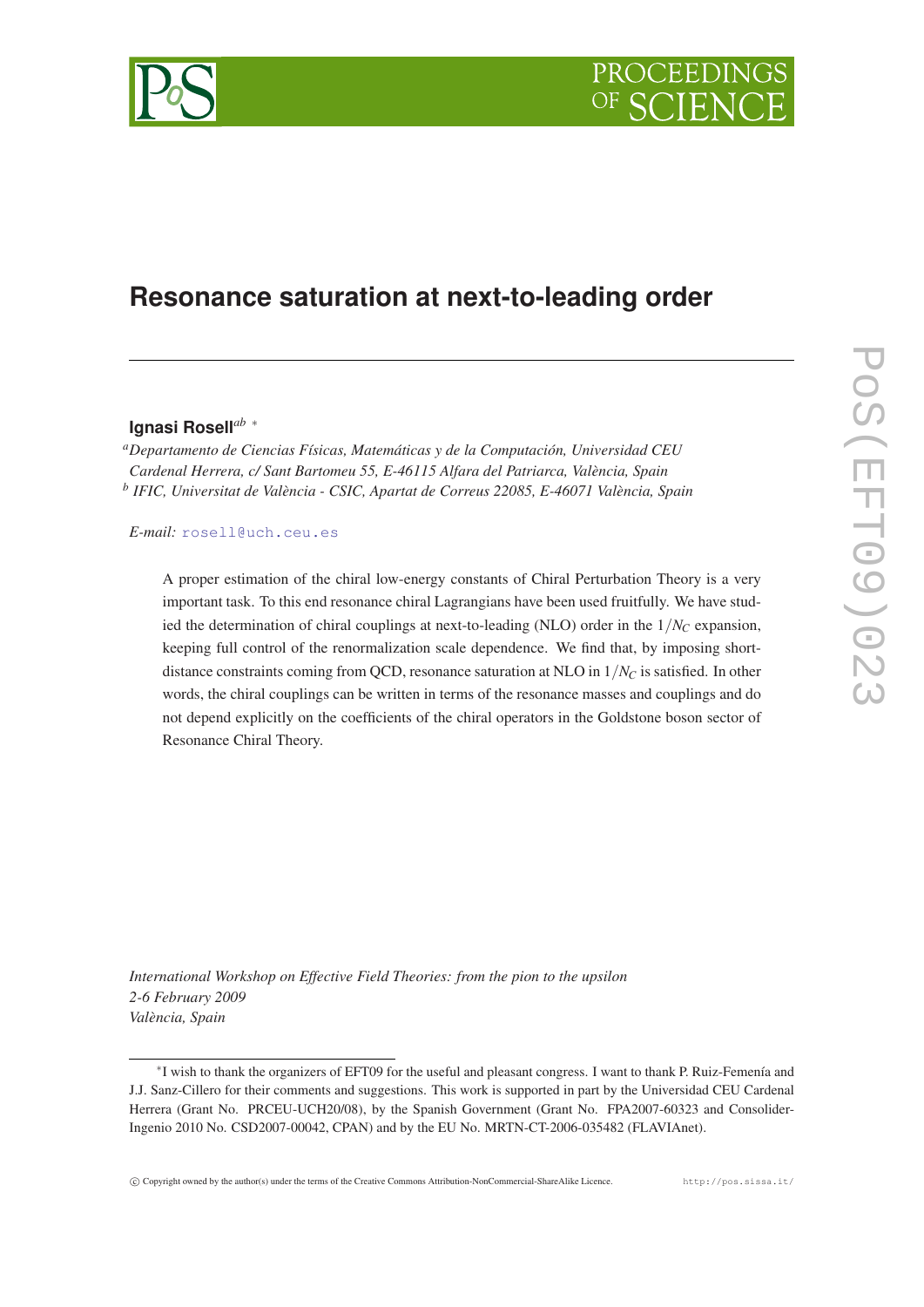## <span id="page-1-0"></span>1. Motivation

Chiral Perturbation Theory ( $\chi$ PT) is the effective field theory of QCD at very-low energies [\[1\]](#page-6-0). At the moment one needs to include next-to-leading order (NLO) and next-to-next-to-leading order (NNLO) corrections. Therefore, a proper estimation of the chiral low-energy constants (LECs) is a very appealing task. Note the remarkable uncertainties in the phenomenological estimation of the  $\mathcal{O}(p^4)$  couplings and the huge number of couplings in the  $\mathcal{O}(p^6)$  case, which is a handicap for phenomenological determinations.

Different theoretical approaches to determine the chiral couplings can be used (see for instance Ref. [[2](#page-6-0)] for the state of the art in the context of lattice QCD or the recent work [[3](#page-6-0)] in the framework of QCD sum-rules). Here we estimate the LECs by using large-*N<sup>C</sup>* resonance Lagrangians, a fruitful method that has been used commonly. Resonance Chiral Theory  $(R\chi T)$  is an effective approach to the resonance region [\[4,](#page-6-0) [5\]](#page-6-0). One starts from a phenomenological Lagrangian, including all terms consistent with assumed symmetry principles, which is ruled by the  $1/N<sub>C</sub>$  expansion. Imposing a good short-distance behavior is one of the main ingredients of our framework, since this matching between functions evaluated with  $R\chi T$  and QCD allows to reduce the number of unknown parameters. The determination of the chiral couplings by using resonance Lagrangians relies on the assumption that the most important contribution to the chiral couplings come from the physics of the low-lying resonances. Note that we use Resonance Chiral Theory as a bridge between QCD and ChPT, allowing the determination of LECs in terms of a few parameters.

Resonance large-*N<sub>C</sub>* estimations of chiral couplings are usual, both at  $\mathcal{O}(p^4)$  $\mathcal{O}(p^4)$  $\mathcal{O}(p^4)$  [4] and at  $\mathcal{O}(p^6)$ [[5](#page-6-0)]. Indeed, this is the usual way to estimate the new parameters appearing in two-loop calculations. Recently, determinations of low-energy constants of  $\chi PT$  at the next-to-leading order in the  $1/N_C$ expansion have been developed [\[6,](#page-6-0) [7\]](#page-6-0), which of course reduce the uncertainty. Considering that the dependence of the LECs with the renormalization scale is a subleading effect in  $1/N<sub>C</sub>$ , the usual large- $N_C$  estimations are unable to control the renormalization-scale dependence (typically one assumes that LO estimations correspond to a value  $\mu_0 = M_\rho$ ), which can be a sizable effect.

Obviously, the resonance estimation of any  $\chi$ PT constant  $L_i$  depends on the equivalent R $\chi$ T constant  $L_i$ , corresponding to the coupling related to the same operator, but in the theory where the resonances are still active degrees of freedom. In Ref. [\[4\]](#page-6-0) it was found that, at leading-order and for  $\mathcal{O}(p^4)$  LECs,  $\tilde{L}_i$  vanish in the antisymmetric formalism and are fixed in the Proca formalism, in both cases due to short-distance constraints. The main aim of this work is to prove that this effect still holds at subleading order in  $1/N_C$  [\[8\]](#page-6-0), closing the analyses started in Refs. [[9](#page-6-0), [10\]](#page-6-0).

# 2. The framework

## 2.1 Chiral Perturbation Theory

The chiral symmetry constraints encoded in Chiral Perturbation Theory provide a perturbative expansion in powers of light quark masses and momenta [[1](#page-6-0)], so that the effective lagrangian is organized following this expansion,

$$
\mathcal{L}_{\chi PT} = \sum_{n \geq 1} \mathcal{L}_{2n}^{\chi PT} \,. \tag{2.1}
$$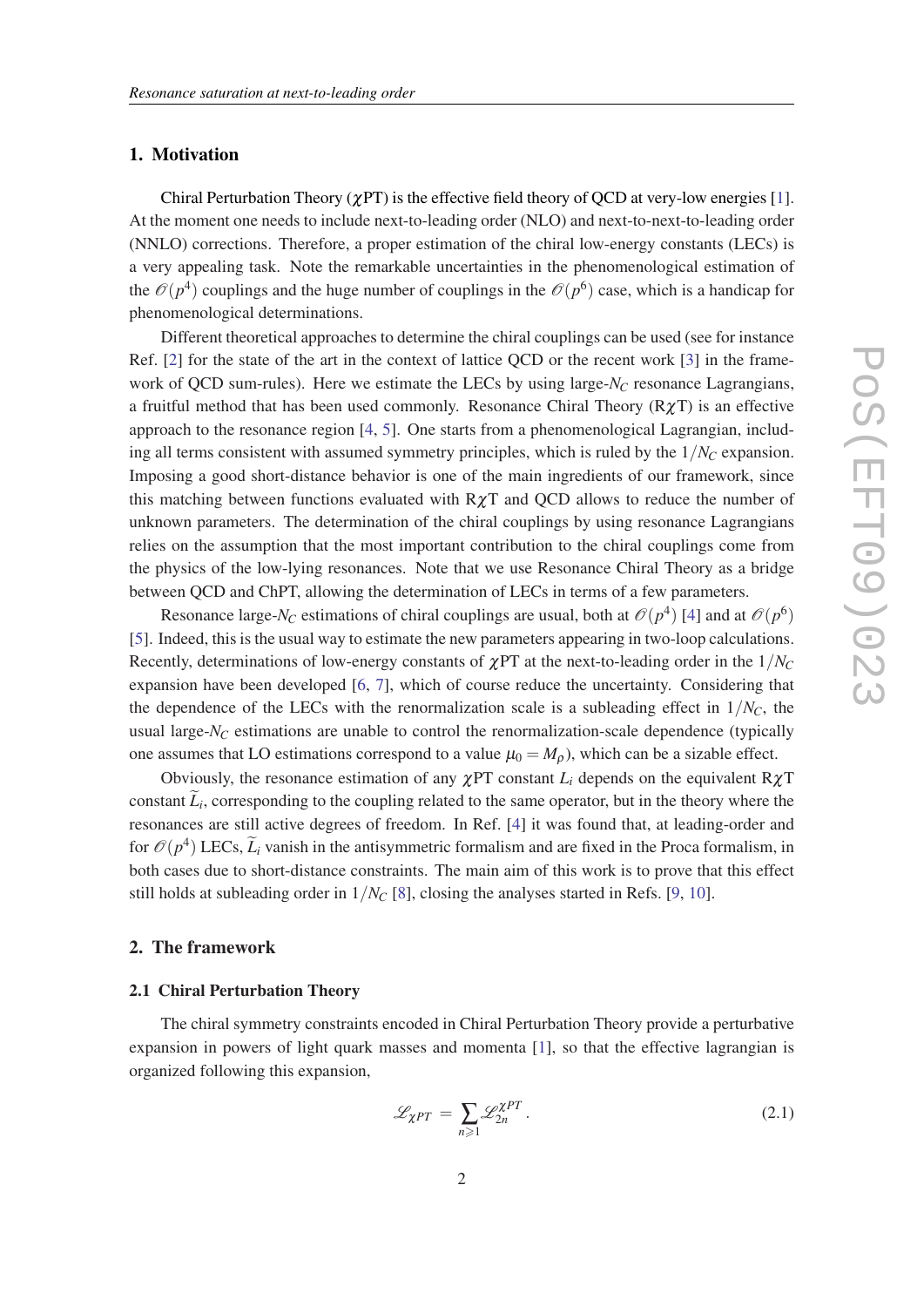<span id="page-2-0"></span>The leading-order term

$$
\mathcal{L}_2^{\chi PT} = \frac{F^2}{4} \langle u_\mu u^\mu + \chi_+ \rangle \tag{2.2}
$$

contains only two couplings, the meson decay constant in the chiral limit  $F$  and the constant  $B_0$ appearing in  $\gamma$ , which is related to the quark condensate. These parameters cannot be obtained from the underlying theory. Higher orders couplings collect information from degrees of freedom that have been integrated out and therefore they can be estimated from high-energy scales. Moreover, the number of couplings increases fast with the order,

$$
\mathcal{L}_4^{\chi PT} = \sum_{i=1}^{10} L_i \mathcal{O}_i^{(4)}, \qquad \mathcal{L}_6^{\chi PT} = \sum_{i=1}^{90} C_i \mathcal{O}_i^{(6)}, \tag{2.3}
$$

where  $\mathcal{O}_i^{(2n)}$  $\int_{i}^{(2n)}$  are operators of  $\mathcal{O}(p^{2n})$  in the chiral expansion. In order to relate the  $\mathcal{O}(p^4)$  coupling with different processes, it is quite convenient to show explicitly the expression of the NLO piece,

$$
\mathscr{L}_{4}^{\chi PT} = L_1 \langle u_{\mu} u^{\mu} \rangle^2 + L_2 \langle u_{\mu} u^{\nu} \rangle \langle u^{\mu} u_{\nu} \rangle + L_3 \langle u_{\mu} u^{\mu} u_{\nu} u^{\nu} \rangle + L_4 \langle u_{\mu} u^{\mu} \rangle \langle \chi_+ \rangle + L_5 \langle u_{\mu} u^{\mu} \chi_+ \rangle \quad (2.4)
$$
  
+L\_6 \langle \chi\_+ \rangle^2 + L\_7 \langle \chi\_- \rangle^2 + L\_8 / 2 \langle \chi\_+^2 + \chi\_-^2 \rangle - iL\_9 \langle f\_+^{\mu \nu} u\_{\mu} u\_{\nu} \rangle + L\_{10} / 4 \langle f\_{+ \mu \nu} f\_+^{\mu \nu} - f\_{- \mu \nu} f\_-^{\mu \nu} \rangle,

where the *SU*(3) case is considered and we have dismissed contact terms and operators that vanish when the equations of motion are used. Since the vector, axial-vector, scalar and pseudoscalar sources are contained in the chiral tensors  $f_+^{\mu\nu}$ ,  $f_-^{\mu\nu}$ ,  $\chi_+$  and  $\chi_-$ , respectively, and  $u_\mu$  involves at least one Goldstone boson, it follows that at  $\mathcal{O}(p^4)$  in the chiral limit: (i)  $L_1$ ,  $L_2$  and  $L_3$  determine the Goldstone boson scattering, (ii)  $L_4$  and  $L_5$  the scalar form factor of the pion, (iii)  $L_6 + L_7$  and  $L_8$  the difference of the scalar and pseudoscalar correlators, (iv)  $L_6$  the two-point Green function of two scalar densities  $\bar{q}q$  and  $\bar{q}'q'$  with  $q \neq q'$ , (v)  $L_9$  the vector form factor of the pion, and (vi)  $L_{10}$ the difference of the two-point correlation function of vector and axial-vector currents.

### 2.2 Resonance Chiral Theory

The main problems to develop a formal effective theory in the resonance region,  $M_{\rho} \leq E \leq$ 2 GeV, are the existence of many resonances with close masses and the absence of a natural expansion parameter. Large- $N_C$  QCD furnishes a practical scenario to work with. The limit of an infinite number of quark colors turns out to be a very useful instrument to understand many features of QCD and supplies an alternative power counting to describe the meson interactions [\[11\]](#page-6-0). Treelevel interactions between an infinite spectrum of narrow states implemented in a chiral invariant lagrangian provide the LO ( $N_C \rightarrow \infty$ ) contribution to Green functions of QCD currents, being the NLO corrections given by one-loop diagrams. The model-dependence of this description is the cut of the tower of resonances, which is supposed to be a good assumption since contributions from higher states are assumed to be suppressed by their masses; moreover the approximation is supported by the phenomenology. In fact, the truncation of the tower and the choice of an appropriate set of short-distance constraints for each case constitute the so-called minimal hadronic approximation [\[12](#page-6-0)], which can be implemented in an equivalent way by using meromorphic approximations [[12](#page-6-0), [13](#page-6-0)] or a chiral resonance lagrangian [[14\]](#page-6-0). Some issues related to the truncation of the spectrum to a finite number of resonances are discussed in Refs. [\[15](#page-6-0)].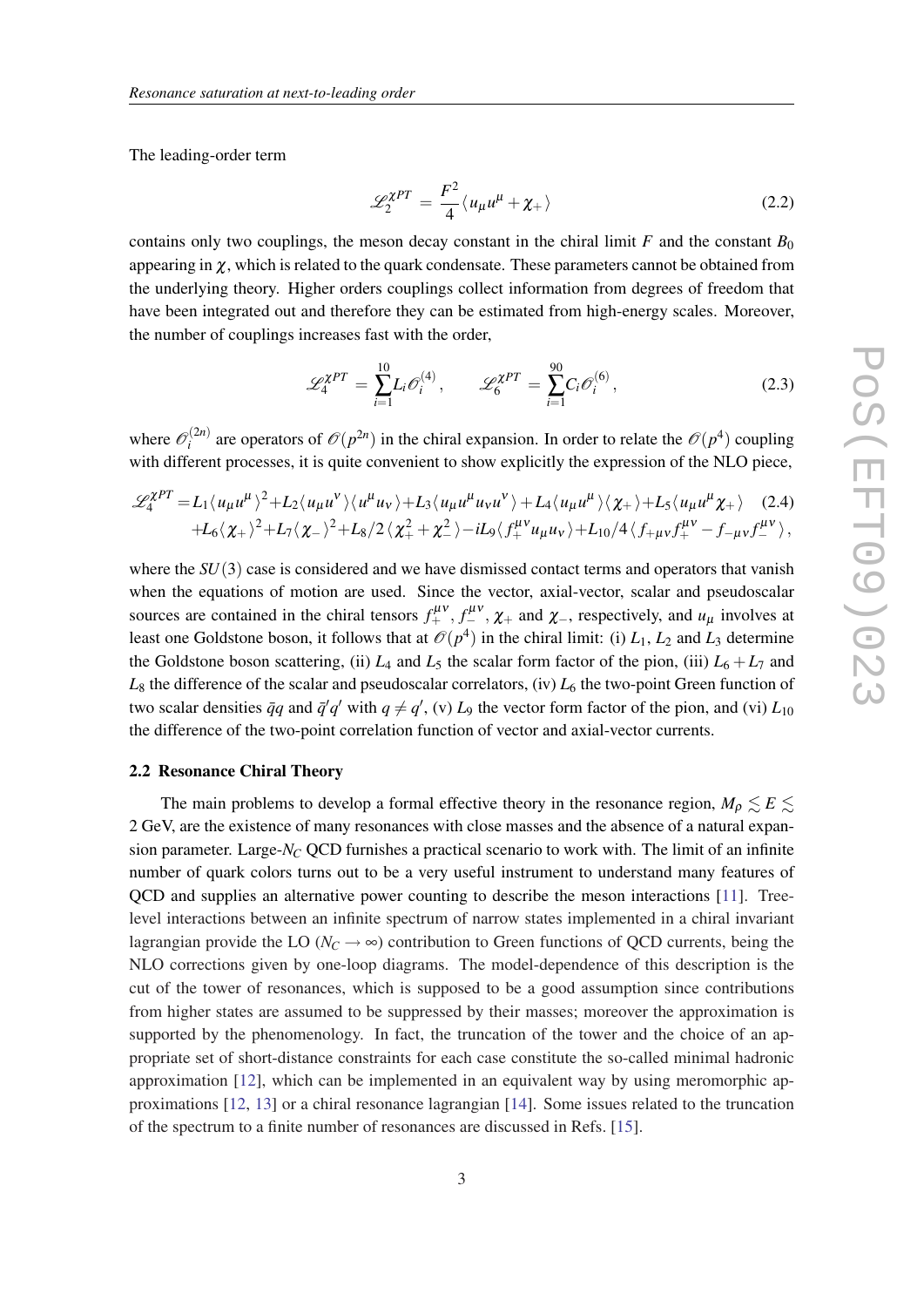<span id="page-3-0"></span>The lagrangian of Resonance Chiral Theory can be organized according to the number of resonance fields,

$$
\mathcal{L}_{R\chi T} = \mathcal{L}^{GB} + \mathcal{L}^{R_i} + \mathcal{L}^{R_i R_j} + \mathcal{L}^{R_i R_j R_k} + \dots,
$$
\n(2.5)

where  $R_i$  stands for resonance multiplets of vectors  $V(1^{--})$ , axial-vectors  $A(1^{++})$ , scalars  $S(0^{++})$ and pseudoscalars  $P(0^{-+})$ . Interactions with large number of derivatives in Eq. (2.5) tend to violate the QCD ruled asymptotic behavior of Green Functions or form factors. It is important to distinguish between  $\mathscr{L}_{\gamma PT}$  and  $\mathscr{L}^{GB}$ : although both have the same structure and operators they correspond to different theories and consequently the values of the couplings are different, *i.e.* for instance  $L_i \neq L_i$ . The truncation of the infinite tower of resonances of the large-*N<sub>C</sub>* spectrum to the lowest-lying multiplets is not essential in what follows, but can be assumed to ease the discussion. The second term in Eq. (2.5) reads,

$$
\mathcal{L}^{R_i} = \mathcal{L}^V + \mathcal{L}^{A} + \mathcal{L}^S + \mathcal{L}^P,
$$
  
\n
$$
\mathcal{L}^{V}_{(2)} = \frac{F_V}{2\sqrt{2}} \langle V_{\mu\nu} f_{+}^{\mu\nu} \rangle + \frac{i G_V}{2\sqrt{2}} \langle V_{\mu\nu} [u^{\mu}, u^{\nu}] \rangle, \qquad \mathcal{L}^{A}_{(2)} = \frac{F_A}{2\sqrt{2}} \langle A_{\mu\nu} f_{-}^{\mu\nu} \rangle,
$$
  
\n
$$
\mathcal{L}^{S}_{(2)} = c_d \langle S u_{\mu} u^{\mu} \rangle + c_m \langle S \chi_{+} \rangle, \qquad \mathcal{L}^{P}_{(2)} = i d_m \langle P \chi_{-} \rangle , \qquad (2.6)
$$

where only terms with the minimum number of derivatives have been shown. It is convenient to remark that high-energy constraints give relations between these couplings.

#### 3. Resonance saturation

The purpose of this work is to advance in the comprehension of how the low-energy couplings of the lagrangian of Eq. ([2.1](#page-1-0)) are estimated by integrating out the resonance fields in the resonance lagrangian of Eq. (2.5). In particular, we want to understand the role of the couplings of  $\mathscr{L}^{GB}$ . Upon integration of the resonances one gets an expression of any chiral coupling in terms of the parameters in the RχT Lagrangian:

$$
L_i(\mu) = L_i(\mu) + f_i(M_R, \alpha_R; \mu), \qquad C_i(\mu) = C_i(\mu) + g_i(M_R, \alpha_R; \mu), \qquad (3.1)
$$

where  $f_i(M_R, \alpha_R; \mu)$  and  $g_i(M_R, \alpha_R; \mu)$  are the contribution stemming from the low-energy expansion of the resonance contributions, being  $M_R$  the resonance masses and  $\alpha_R$  any R $\chi$ T coupling accompanying operators with resonances. A convenient definition of resonance saturation is that  $L_i(\mu)$  can be fixed completely after the matching procedure and then  $L_i(\mu)$  are given as functions of only  $M_R$  and  $\alpha_R$ . See that with this definition the saturation is accomplished for any value of  $\mu$ (the "extreme" version of resonance saturation pointed out in Ref. [\[6\]](#page-6-0)).

#### 3.1 Leading-order

At leading-order in 1/*N<sup>C</sup>* and focusing on the LECs of Eq. ([2.4](#page-2-0)), in Refs. [\[4\]](#page-6-0) it was found that  $\tilde{L}_i$  vanish due to short-distance constraints and Eq. (3.1) turns out to be

$$
L_1 = \frac{G_V^2}{8M_V^2}, \quad L_2 = \frac{G_V^2}{4M_V^2}, \quad L_3 = -\frac{3G_V^2}{4M_V^2} + \frac{c_d^2}{2M_S^2}, \quad L_4 = L_6 = L_7 = 0, \quad L_5 = \frac{c_d c_m}{M_S^2},
$$

$$
L_8 = \frac{c_m^2}{2M_S^2} - \frac{d_m^2}{2M_P^2}, \quad L_9 = \frac{F_V G_V}{2M_V^2}, \quad L_{10} = -\frac{F_V^2}{4M_V^2} + \frac{F_A^2}{4M_A^2},\tag{3.2}
$$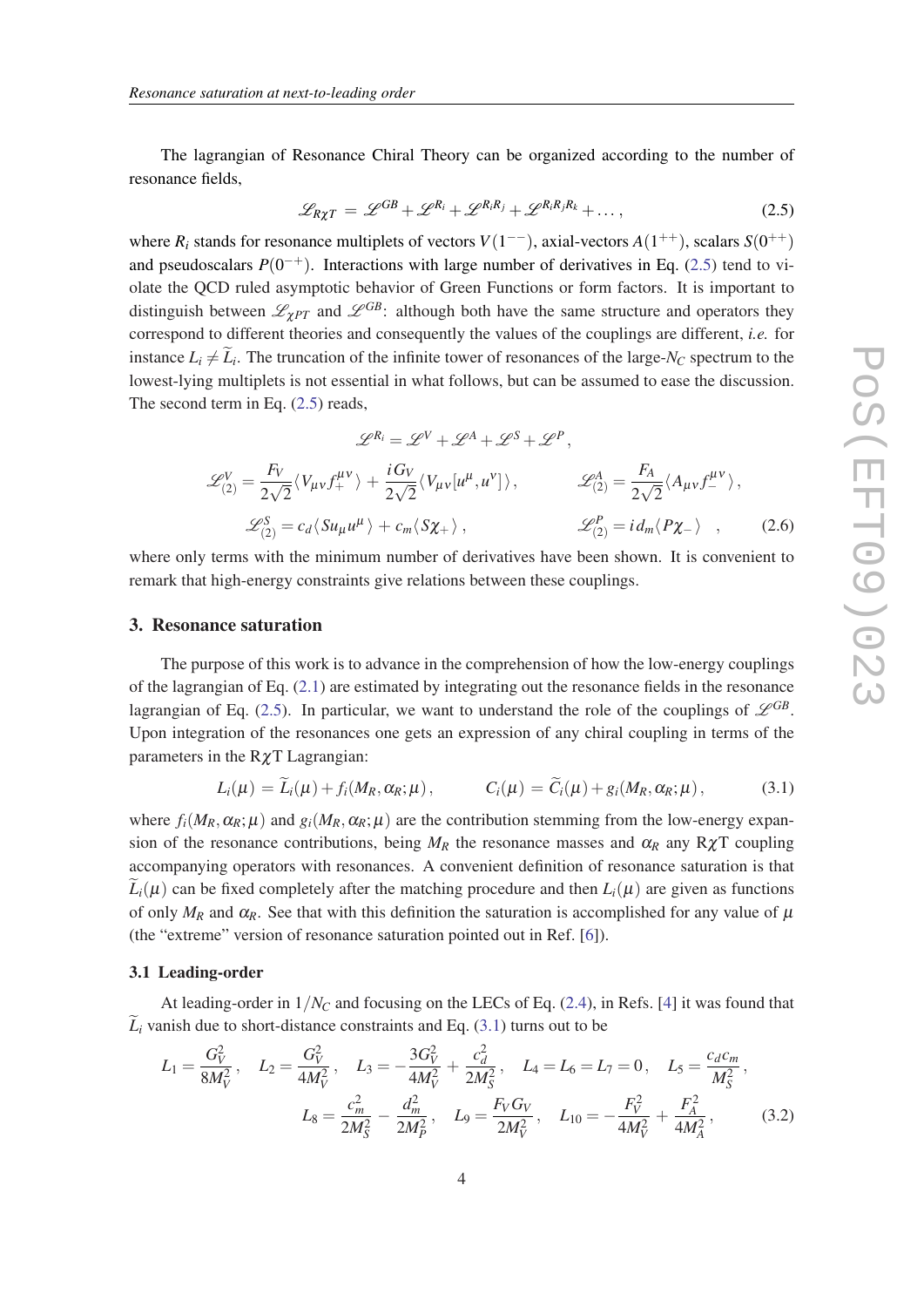<span id="page-4-0"></span>that is, one has been able to determine the  $\mathcal{O}(p^4)$  chiral couplings of Eq. ([2.4](#page-2-0)) in terms of the resonance parameters of Eq. ([2.6\)](#page-3-0). For higher-order low-energy constants the same is supposed to arise.

#### 3.2 Next-to-leading order

Resonance saturation at NLO with a resonance lagrangian involving only scalars and pseudoscalars mesons was discussed in Ref. [\[10](#page-6-0)]. Ref. [[8\]](#page-6-0) addresses the more general case which accounts also for spin-1 resonance fields.

We analyze in what follows the large- $q^2$  structure of the two-current correlators, pion form factors and Goldstone scattering amplitude separately [[8](#page-6-0)]:

- 1.  $\Pi^{1-loop}(q^2)$ : the difference of the two-point functions built from two scalar (*SS*) and pseudoscalar (*PP*) densities (Π*SS*−*PP*(*q* 2 )), or from two vector (*VV*) and axial-vector (*AA*) currents  $(\Pi_{VV-AA}(q^2))$ . As it has been pointed out these amplitudes are related in the chiral limit to the estimation of the  $L_{6-8}$  and  $L_{10}$  chiral  $\mathcal{O}(p^4)$  couplings.
- 2.  $\mathscr{F}^{\{1-\text{loop}\}}(q^2)$ : the scalar and vector form factor of the pion. These amplitudes are related to *L*4−<sup>5</sup> and *L*9.
- 3.  $T^{1-loop}(v,t=0)$ : the forward scattering amplitude of  $s \leftrightarrow u$  symmetric amplitudes, with  $v \equiv (s - u)/2$ . These amplitudes are related to  $L_{1-3}$ .

To simplify we will consider only resonance operators in  $\mathscr{L}^{R_i}, \mathscr{L}^{R_iR_j}$  ... with a chiral tensor up to  $\mathcal{O}(p^2)$ . The generalization of our findings for the case of higher-order interaction terms would be straightforward.

After reduction to scalar integrals, all one-loop terms are proportional to scalar two- and onepoint functions in the correlators; three-, two- and one- point functions in the form factors; and four- , three-, two- and one- point functions in the scattering amplitudes. Expanding out the expressions for  $q^2 \to \infty$  and taking into account that we allow spin-1 mesons in the absorptive part, the one-loop amplitudes have the form:

$$
\Pi^{1-\text{loop}}(q^{2}) = (\hat{\lambda}^{(0)}q^{0} + \hat{\lambda}^{(2)}q^{2} + \hat{\lambda}^{(4)}q^{4}) \log \frac{-q^{2}}{M_{R}^{2}} + (\hat{\gamma}^{(0)}q^{0} + \hat{\gamma}^{(2)}q^{2} + \hat{\gamma}^{(4)}q^{4}) + \mathcal{O}\left(\frac{1}{q^{2}}\right),
$$
  

$$
\mathcal{F}^{1-\text{loop}}(q^{2}) = (\hat{\kappa}^{(2)}q^{2}) \log^{2} \frac{-q^{2}}{M_{R}^{2}} + (\hat{\lambda}^{(2)}q^{2} + \hat{\lambda}^{(4)}q^{4} + \hat{\lambda}^{(6)}q^{6} + \hat{\lambda}^{(8)}q^{8}) \log \frac{-q^{2}}{M_{R}^{2}}
$$

$$
+ (\hat{\gamma}^{(2)}q^{2} + \hat{\gamma}^{(4)}q^{4} + \hat{\gamma}^{(6)}q^{6} + \hat{\gamma}^{(8)}q^{8}) + \mathcal{O}(q^{0}),
$$

$$
T^{1-\text{loop}}(\nu,0) = (\hat{\kappa}^{(4)}\nu^{2} + \hat{\kappa}^{(8)}\nu^{4} + \hat{\kappa}^{(12)}\nu^{6}) \log^{2} \frac{-\nu^{2}}{M_{R}^{4}} + (\hat{\lambda}^{(4)}\nu^{2} + \hat{\lambda}^{(8)}\nu^{4} + \hat{\lambda}^{(12)}\nu^{6}) \log \frac{-\nu^{2}}{M_{R}^{4}}
$$

$$
+ (\hat{\gamma}^{(4)}\nu^{2} + \hat{\gamma}^{(8)}\nu^{4} + \hat{\gamma}^{(12)}\nu^{6}) + \mathcal{O}(\nu^{0}), \qquad (3.3)
$$

with  $M_R$  some arbitrary mass scale chosen to make the argument of the logarithms dimensionless and  $\hat{\kappa}^{(n)}$ ,  $\hat{\lambda}^{(n)}$  and  $\hat{\gamma}^{(n)}$  combinations of resonance parameters. Note that for instance  $\hat{\gamma}^{(4)}$  in the correlators differ from  $\hat{\gamma}^{(4)}$  in the form factors or scattering amplitudes (we are using the same notation for simplicity).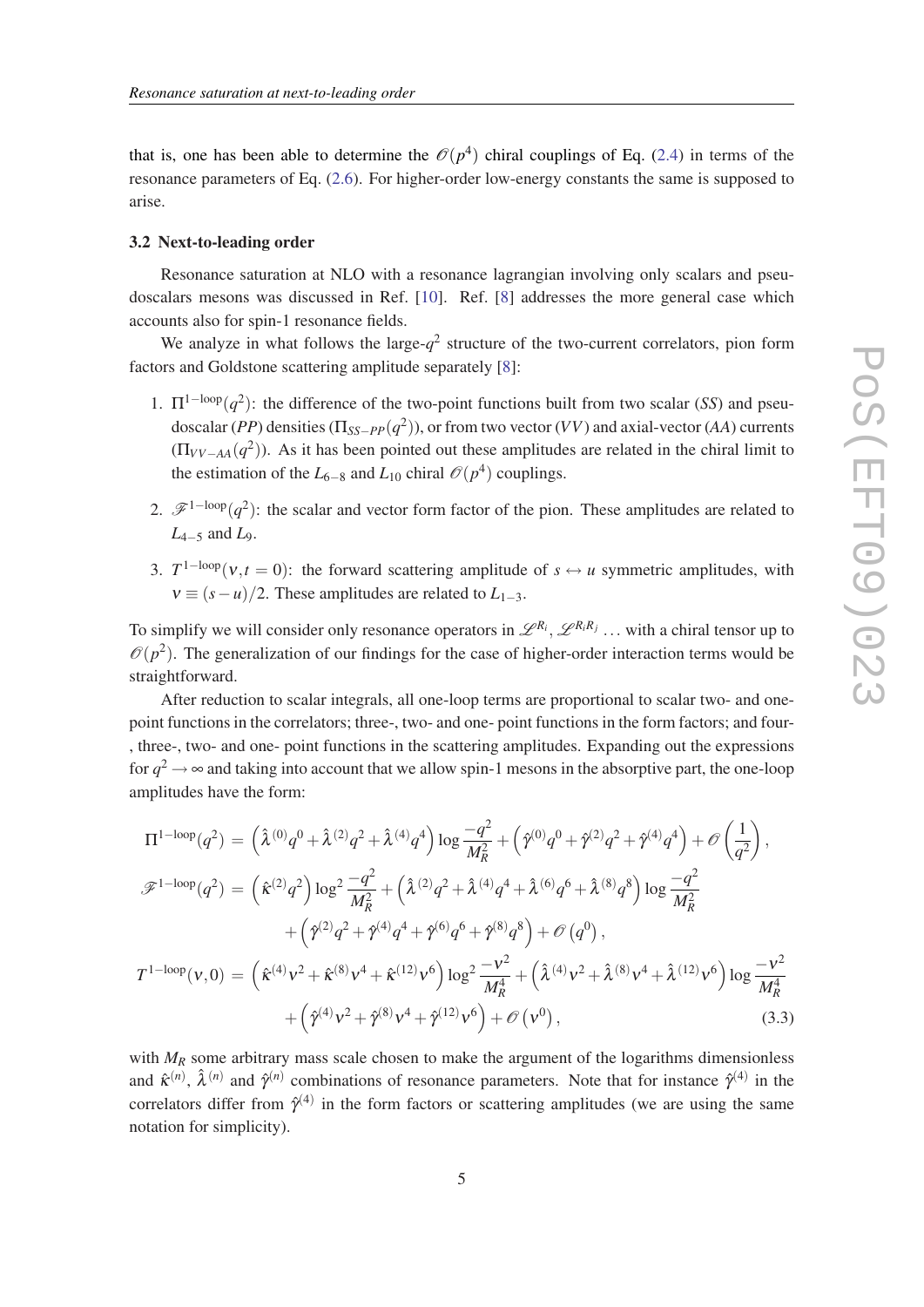Local terms from  $\mathcal{L}^{GB}$  also contribute to the amplitudes through a polynomial in the  $\tilde{L}_i, \tilde{C}_i$ ... couplings:

$$
\Pi^{GB}(q^2) = \widetilde{L}_J + \widetilde{C}_J q^2 + \dots, \quad \mathscr{F}^{GB}(q^2) = \frac{\widetilde{L}_J q^2}{F^2} + \frac{\widetilde{C}_J q^4}{F^2} + \dots, \quad T^{GB}(v,0) = \frac{\widetilde{L}_J v^2}{F^4} + \dots, \quad (3.4)
$$

where the  $\tilde{L}_J$ ,  $\tilde{C}_J$ ... refer to corresponding LECs or combination of them for the amplitude.

Now one has to consider the short-distance constraints coming from QCD: the studied combination of correlators are supposed to vanish for  $q^2 \to \infty$  [\[8,](#page-6-0) [16\]](#page-6-0); the Brodsky-Lepage rules for the form factors state that the pion form factors behave at worst as a constant for large momen-tum transfer [\[17](#page-6-0)]; and the behavior of the forward scattering amplitude  $T(v \to \infty, 0) \sim v^0$  at high energies. These requirements translate into conditions on the terms shown in Eqs. [\(3.3\)](#page-4-0) and (3.4), which have the wrong high-energy behavior. Because of their different analytical structure, the cancellations must occur separately for the logarithmic and polynomial parts. The vanishing of the non-polynomial part requires that  $\hat{\kappa}^{(n)} = \hat{\lambda}^{(n)} = 0$ . The cancellation of the remaining polynomial is then achieved by tuning the local contributions from  $\mathscr{L}^{GB}$  to fulfill the equations

$$
\widetilde{L}_J + \hat{\gamma}^{(0)} = 0, \qquad \widetilde{C}_J + \hat{\gamma}^{(2)} = 0, \quad \dots
$$
\n(3.5)

in the case of the correlators. The extrapolation to the form factors and scattering amplitudes is straightforward. These constraints fix the value of the corresponding  $\mathscr{L}^{GB}$  couplings, that is the saturation of the LECs holds at NLO in 1/*NC*.

## 4. Summary

Chiral Perturbation Theory is the effective field theory of QCD at very low energies and its further progress depends on our ability to estimate the low-energy constants. It is well-known that the couplings of every effective field theory collect information from degrees of freedom that have been integrated out to obtain the low-energy lagrangian. Accordingly chiral couplings would receive an important contribution from the low-lying resonances that do not appear in  $\chi PT$ . Resonance Chiral Theory is an appropriate framework to incorporate the massive mesonic states. This phenomenological approach makes use of the 1/*N<sup>C</sup>* expansion and one of its main ingredients is the employment of the short-distance constraints prescribed by QCD.

Resonance saturation within this formalism can be defined precisely: it states that the  $\chi$ PT LECs can be written in terms of only the resonance couplings and masses. The statement is not trivially satisfied because the  $R\chi T$  amplitudes also depend on the parameters  $L_i, C_i, \ldots$  of the Goldstone boson sector which describes the self-interactions of the Goldstone bosons in the presence of resonances.

The determination of the  $\chi$ PT couplings at the next-to-leading order in  $1/N_C$  is an important issue because the dependence of the  $\chi$ PT couplings with the renormalization scale is a subleading effect in the  $1/N_C$  counting. Here we have analyzed the resonance saturation at subleading order and we have found that possible unknown  $\mathcal{O}(p^4)$  (or higher) parameters are determined as soon as one considers short-distance constraints.